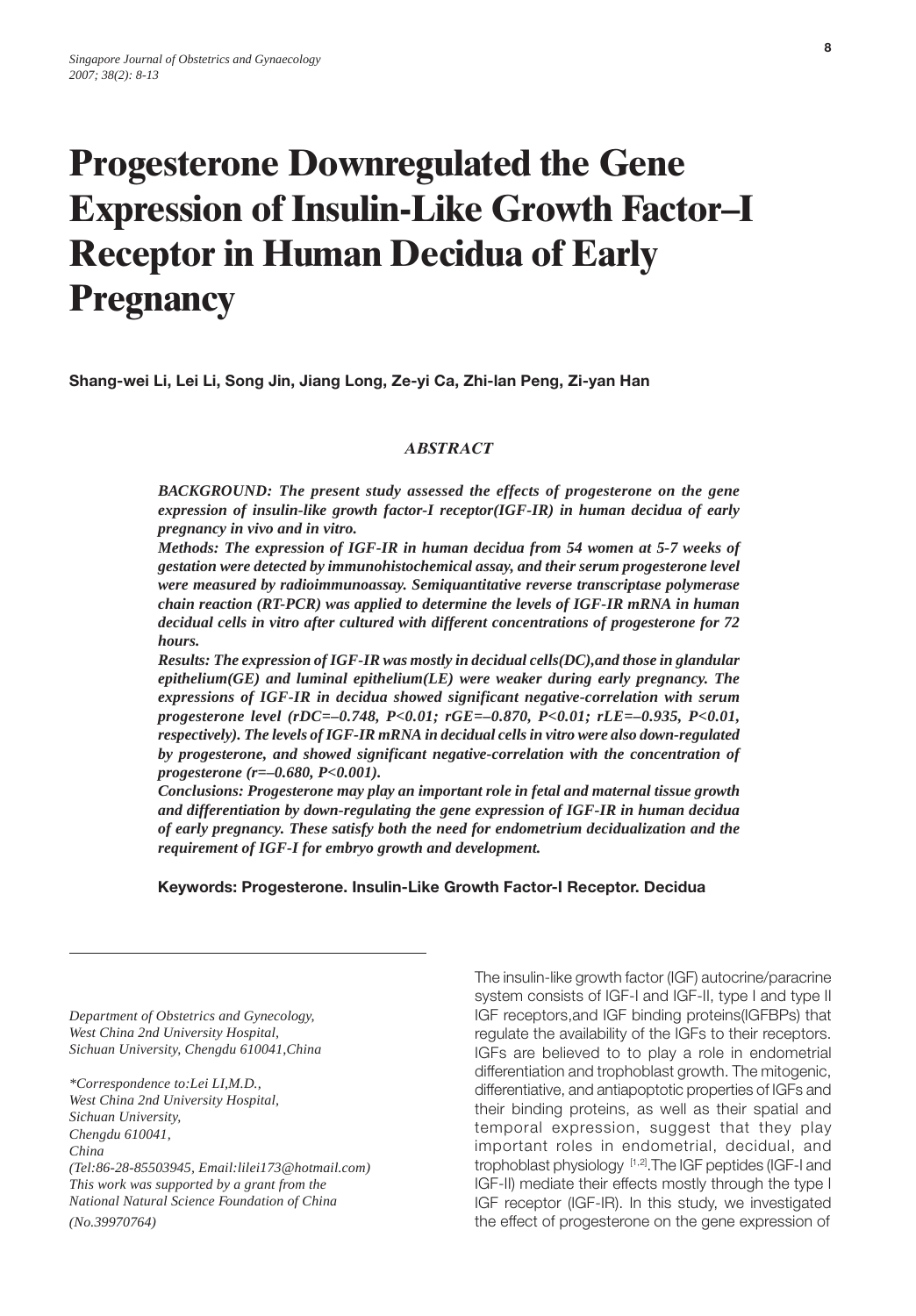**9**

IGF-IR in human decidua of early pregnancy in vivo and in vitro.

#### **METHODS**

Tissue collection and serum progesterone Decidua tissues were obtained from 20-30 years old pregnant women with gestation of 5 to 7 weeks undergoing induced abortion (n=54), all participating patients gave a written consent and the study was approved by the Hospital Ethical Committee. Blood were collected for serum progesterone at the same time. Serum progesterone level were measured by radioimmunoassay (RIA),each was repeated at least three times.

#### Immunohistochemical assay

IGF-IR expression was detected by immunohistochemical assay using the streptavidinbiotin peroxidase complex(ABC) method.Non-specific binding sites were blocked with 10% rabbit serum for 30 minutes.when the serum was removed,the tissue was incubated with polyclonal rabbit anti-human IGF-IR antibody at 4°C for 24 hours and goat anti-rabbit IgG+IgM at 37°C for 30 minutes. Then the tissue was treated with DAB- $H_2O_2$  and counterstained with haematoxylin.Negative controls were conducted by replacing the anti-human IGF-IR antibody with PBS.

#### Cell culture

Fresh decidua tissues were processed by a modification of previous method described as below[3,4]. Decidua tissue was incubated in RPMI 1640 solution containing 0.125% trypsin(Sigma) and 0.1% collagenase-II(Sigma) at 37º C for 15 minutes. The supernatant was filterd into RPMI 1640 containing 20% fetal calf serum (FBS) using a 100-mesh and 200-mesh screen sieve, while the residue was digested two more times with fresh enzyme solution. Cells were washed twice and plated in culture flasks  $(5x10^5/ml)$ , unattached cells and debris were removed 2 hours later. After monolayers became confluent, cells were digested by RPMI 1640 solution containing 0.125% trypsin and 0.01% EDTA(Sigma),then plated in 60-mm petri dishes and cultured at 37° C in a 5% CO<sub>2</sub> environment. After monolayers became confluent, cells were rinsed twice and incubated in RPMI 1640 for 72 hours without progesterone, or with 0.05, 0.1, 0.2 and 0.4µmol/L of progesterone respectively.The final ethanol concentration was 0.01%. Each experiment was done in triplicate and was repeated at least three times.

#### RT-PCR detection

IGF-IR mRNA expression was investigated by RT-PCR analysis by a modificated method described in one step RT-PCR kit (Takara,Japan). In brief, total RNA was isolated from decidual cells growing in 60-mm culture dishes in different groups, using SV total RNA isolation family (Promega,U.S.A) and the manufacturers protocol. 1 mg of total RNA from each preparation was reverse transcribed into cDNA and then amplified by PCR in a reaction volume of 50µl. Primers for IGF-IR was 5'-GGG AAT TCC CCG ACC TCG CTG TGG GG-3'(sense)and 5'-GGA AGC TTG GAA CAG CAG CAA GTA CTC-3'(antisense)<sup>[5]</sup>, and \_-actin was used as an internal control for RNA degradation and RT inefficiency. The reactions were carried out in a themocycler as follows:30 minutes at 50° C; 2 minutes at 94° C;then 30 seconds at 94° C, 30 seconds at 55° C, 1 minutes at 72° C , for 35 cycles. No RT and no total RNA controls accompanied all RT-PCR reactions.The RT-PCR products were electrophoresed on 2% agarose gel containing 0.1µg/ml ethidium bromide. The visualized bands were analyzed semiquantitatively using image scanning densitometry.

#### Statistical analysis

Data are presented as the mean+SD(standard deviation). Statistical analysis was performed with one way ANOVA analysis for multiple comparisons. The relationship between IGF-IR and progesterone was examined by rank-order correlation analysis.

#### **RESULTS**

Human serum progesterone reached peak level during 5-6 weeks of gestation,then declined to the early stage of 5 weeks of gestation level at 7 weeks of gestation,which was significant lower than the peak level(P<0.05). The expression of IGF-IR was mostly in decidual cells(DC),and those in glandular epithelium(GE) and luminal epithelium(LE) were weaker. The expression of IGF-IR in decidua was high at the early stage of 5 weeks of gestation,then decreased gradually to the low level at the middle stage of 6 weeks of gestation(P<0.05),afterward increased to the level of 5 weeks of gestation at the late stage of 7 weeks of gestation. And the expressions of IGF-IR in decidua showed significant negative-correlation with serum progesterone level (rDC=–0.748, P<0.01;rGE=–0.870, P<0.01;rLE=–0.935, P<0.01,respectively). See Table 1, Fig.1 and Fig.2.

Fig.3 demonstrates IGF-IR mRNA expression in human decidual cells of early pregnancy in vitro with or without progesterone by RT-PCR. Progesterone treatment resulted in statistically significant decreases in IGF-IR mRNA verus control(P<0.001),but there were no significant difference between the three groups of 0.1, 0.2 and 0.4µmol/L of progesterone treatment(P>0.05). The levels of IGF-IR mRNA in decidual cells in vitro were down-regulated by progesterone,and showed significant negativecorrelation with the concentration of progesterone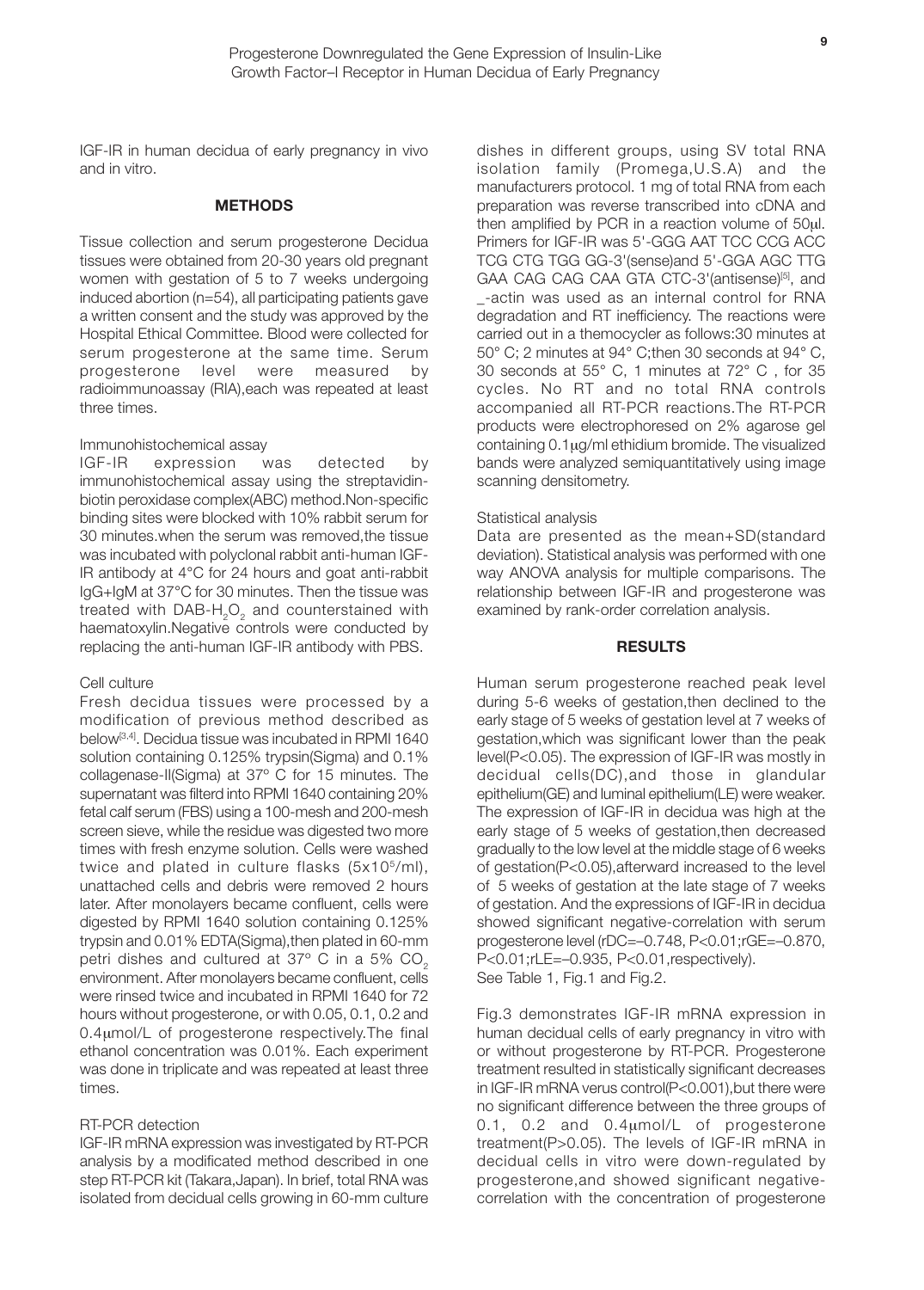(r=–0.680, P<0.001) (Fig.4).

#### **DISCUSSION**

Uterine endometrium is a dynamic tissue whose components undergo cyclic changes under the influence of steroid hormones which may act primarily or secondarily through mediators such as growth factors,and the IGFs are believed to be involved in endometrial differentiation as well as trophoblast growth<sup>[6,7]</sup>. IGF-I is important in endometrial proliferation and in the regulation of embryo/fetal tissue growth, and IGF-II participates in the regulation of endometrial decidualization, angiogenesis<sup>[8]</sup>, trophoblast invasion, differentiation and placenta formation. Estrogen stimulates IGF-I gene expression in the endometrium, and IGF-I is assumed to mediate estrogen action<sup>[9]</sup>. IGF-II gene expression is associated with endometrial differentiation.

IGFs generally exerts their function via IGF-IR.In human, IGF-IR has been identified in proliferative and secretory endometrium,both in stroma and epithelium,but relatively more abundant in endometrial epithelium [10]. In our study, the expression of IGF-IR was mostly in decidual cells,and those in glandular epithelium and luminal epithelium were weaker during early pregnancy. IGF-IR may be involved in the proliferation of stromal cells,occurs early in decidualization. In fully differentiated decidual cells,IGFs may regulate cellular metabolism and IGFBP-1 production via a receptor-mediated mechanism. Studies have shown that trophoblastderived IGF-II and decidua-derived IGFBP-1 provide autocrine/paracrine enhancement of trophoblast invasiveness largely by stimulating migration, an

essential step in invasion [11,12]. The changes of IGF-IR level in decidua is coincident with the need of decidualization and embryo growth and implantation.

Messenger RNA encoding IGF-IR was more abundantly expressed in the secretory phase and during early pregnancy,compared to the proliferative phase,which shows that the expression of IGF-IR mRNA is regulated by steroid hormones<sup>[13]</sup>. In our study, the expressions of IGF-IR in decidua showed significant negative-correlation with serum progesterone level during early pregnancy,and the levels of IGF-IR mRNA in decidual cells in vitro were also down-regulated by progesterone,and showed significant negative-correlation with the concentration of progesterone. These results show that the messenger ribonucleic acid expression and protein synthesis of IGF-IR in human decidua of early pregnancy were down-regulated by progesterone. We have previously found that progesterone inhibited the expression of IGF-IR in rat endometriumperiimplantation [14].Strowitzki also reported that progesterone had some inhibitory effects on the expression of IGF-IR in human stromal cells in vitro and in turn inhibit the growth-promoting actions of IGF-I,which results in inhibition of endometrial stromal growth and acceleration cell differentiation during the secretory phase<sup>[15]</sup>.

The results in our investigation indicated that progesterone may play an important role in fetal and maternal tissue growth and differentiation by down-regulating the gene expression of IGF-IR in human decidua of early pregnancy. These satisfy both the need for endometrium decidualization and the requirement of IGF-I for embryo growth and development.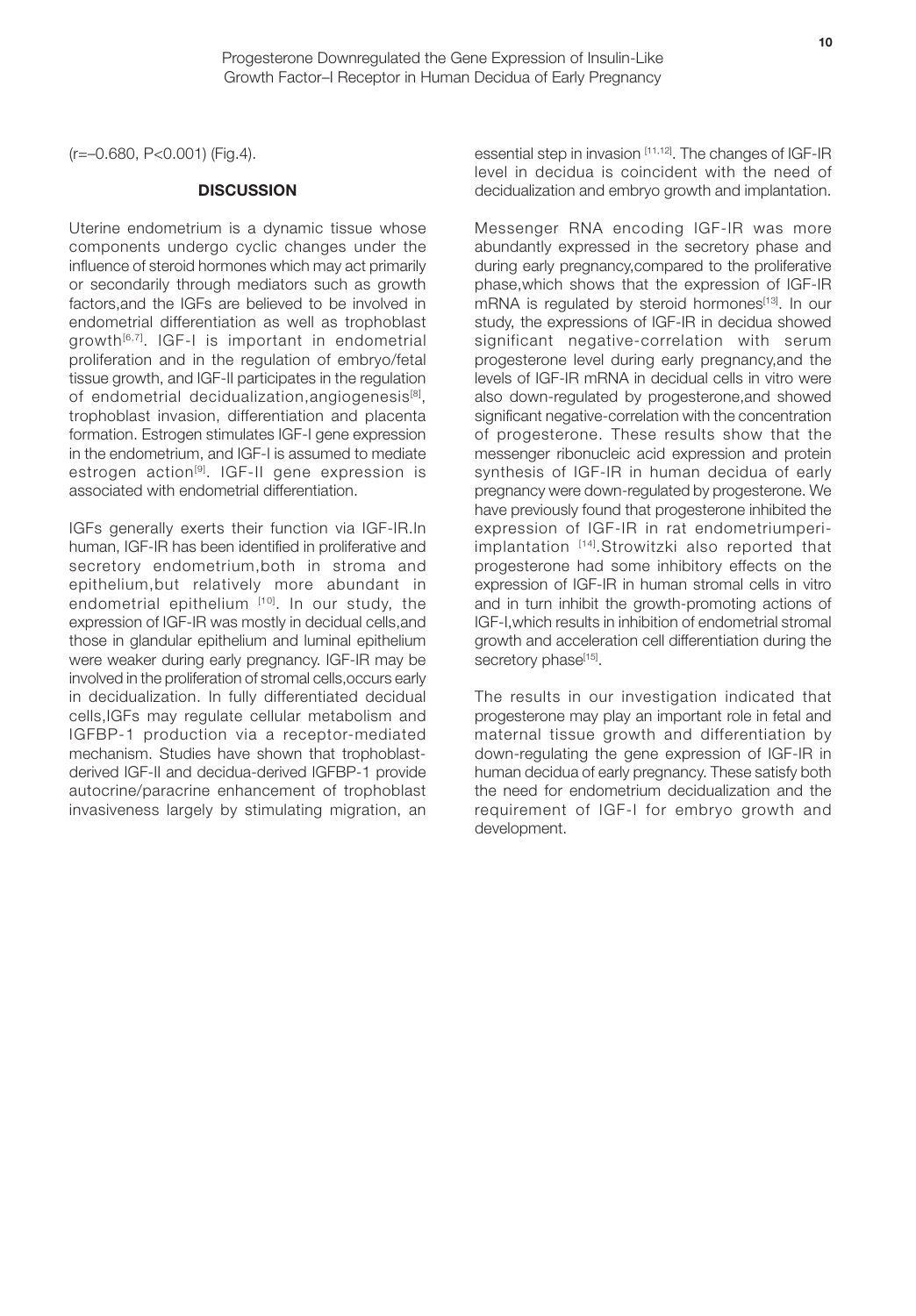| <b>Pregnancy days</b><br>(day) | proesterone<br>(pg/ml) | <b>IGF-IR</b>     |                         |                              |
|--------------------------------|------------------------|-------------------|-------------------------|------------------------------|
|                                |                        | decidual<br>cells | glandular<br>epithelium | <b>luminal</b><br>epithelium |
| 35                             | $20.30 \pm 3.51$       | $135.28 \pm 2.26$ | $123.88 \pm 3.41$       | $114.36 \pm 4.51$            |
| 37                             | $23.34 \pm 2.79$       | $136.03 \pm 4.05$ | $122.76 \pm 2.19$       | $107.10 \pm 2.27$            |
| 39                             | $24.05 \pm 3.24$       | $139.99 \pm 2.99$ | $106.70 \pm 3.13$       | $96.24 \pm 3.15$             |
| 42                             | $32.76 \pm 4.56$       | $135.23 \pm 3.68$ | $95.62 \pm 2.94$        | $92.27 \pm 4.02$             |
| 45                             | $31.38 \pm 2.58$       | $123.93 \pm 4.32$ | $92.29 + 4.27$          | $85.37 \pm 4.98$             |
| 47                             | $21.80 \pm 2.61$       | $127.97 + 2.77$   | $87.32 \pm 3.96$        | $86.02 \pm 3.63$             |
| 49                             | $26.94 \pm 3.24$       | $130.26 \pm 1.86$ | $99.99 \pm 2.22$        | $90.19 \pm 2.08$             |
| 52                             | $19.56 \pm 3.22$       | $136.29 \pm 4.67$ | $103.77 \pm 3.23$       | $101.69 \pm 3.17$            |
| 54                             | $16.91 \pm 1.91$       | $139.07 \pm 1.82$ | $112.21 \pm 1.81$       | $110.79 \pm 1.26$            |

**Table 1. Serum progesterone concentration and IGF-IR expression in human decidual cells, glandular epithelium and luminal epithelium in early pregnancy (mean**±**SD)**

### **Fig 1. IGF-IR expression in human decidual cells**

- **(a) glandular epithelium**
- **(b) luminal epithelium**
- **(c) negative control**
- **(d) in early pregnancy 400x**

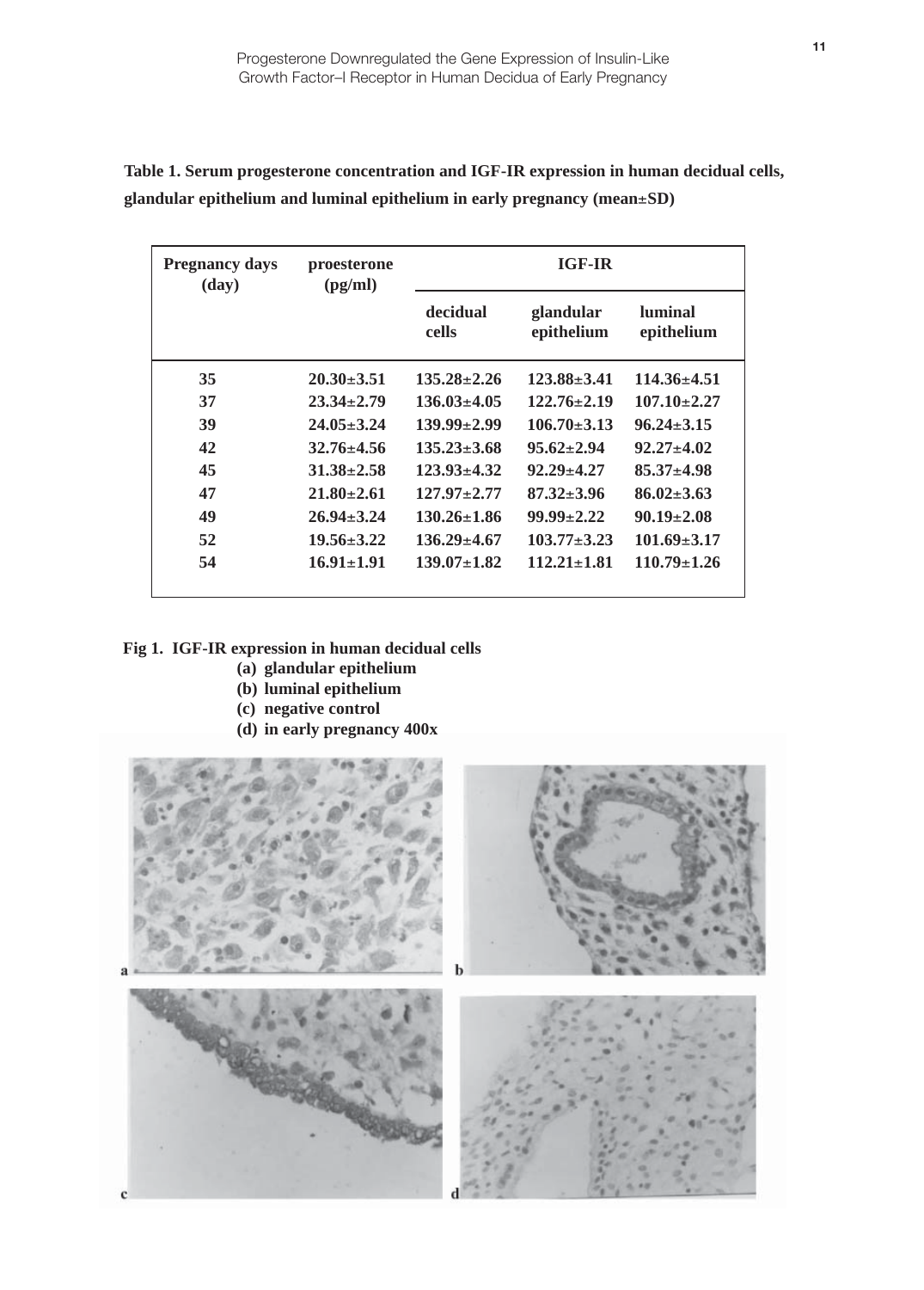## **Fig 2. Serum progesterone concentration and IGF-IR expression in human decidual cells, glandular epithelium and luminal epithelium in early pregnancy**



**Fig 3.** β**-ACTIN mRNA and IGF-IR mRNA expression in human decidual cells of early pregnancy in vitro by RT-PCR (M: Marker, lane 1 to 5:cells were cultured with 0,0.05,0.1,0.2 and 0.4**µ **mol/L of progesterone for 72 hours respectively)**



**Fig 4. Effect of different concentrations of progesterone on the expression of IGF-IRmRNA in human decidual cells in vitro**